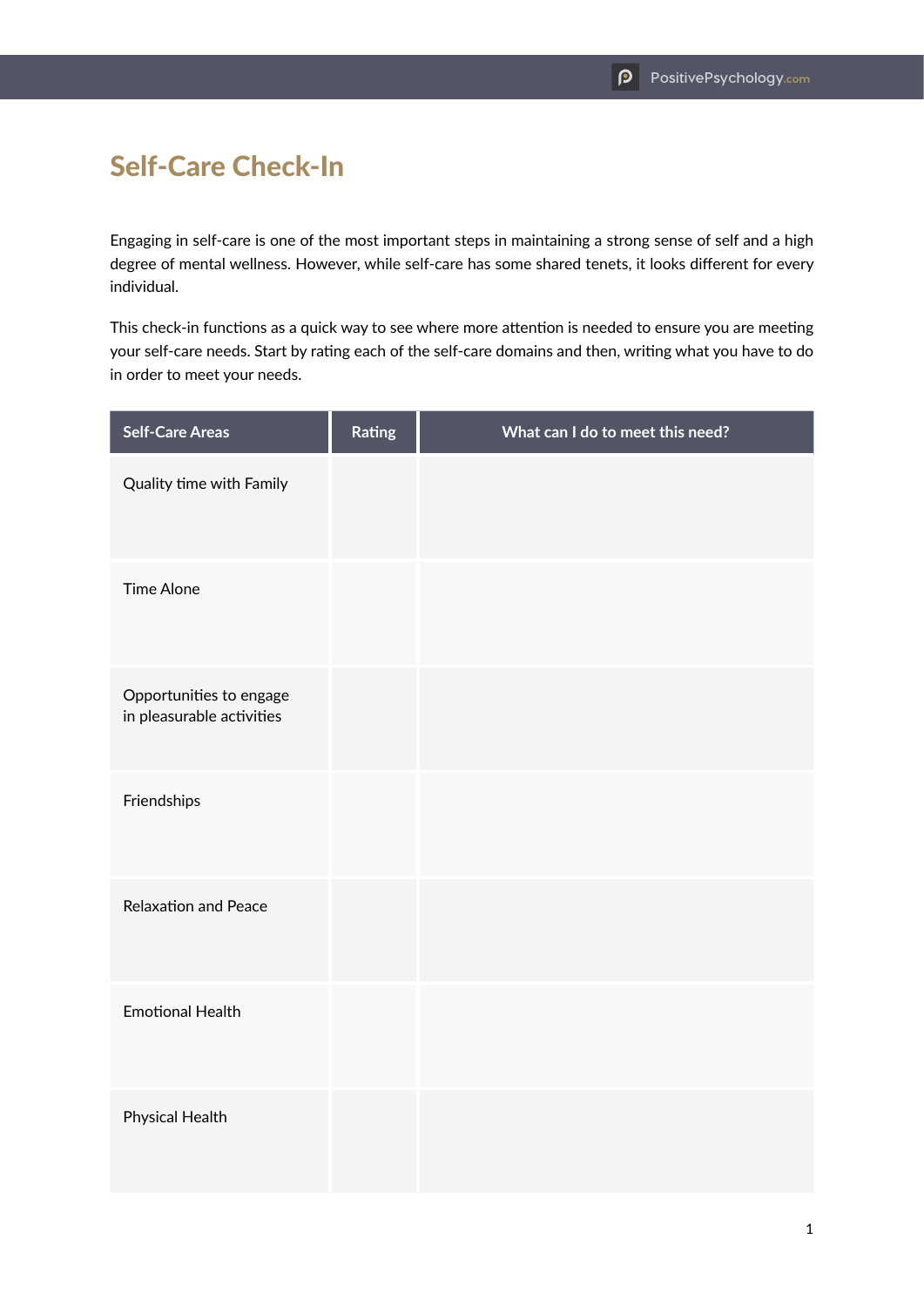| <b>Self-Care Areas</b>     | Rating | What can I do to meet this need? |
|----------------------------|--------|----------------------------------|
| Organization and Structure |        |                                  |
| Being Challenged           |        |                                  |
| Feeling Valued and Loved   |        |                                  |

| <b>Self Care Bank</b>                  |                                              |  |  |
|----------------------------------------|----------------------------------------------|--|--|
| Going for a Walk                       | Having a Snack                               |  |  |
| Meditating                             | Taking a Drink of Water                      |  |  |
| Listening to Music                     | Starting a new course                        |  |  |
| Decluttering your Closet               | Reading a book about a hobby you want to try |  |  |
| Watching your favorite television show | Having coffee with a good friend             |  |  |
| Doing Yoga                             | Calling a friend                             |  |  |
| Other:                                 |                                              |  |  |